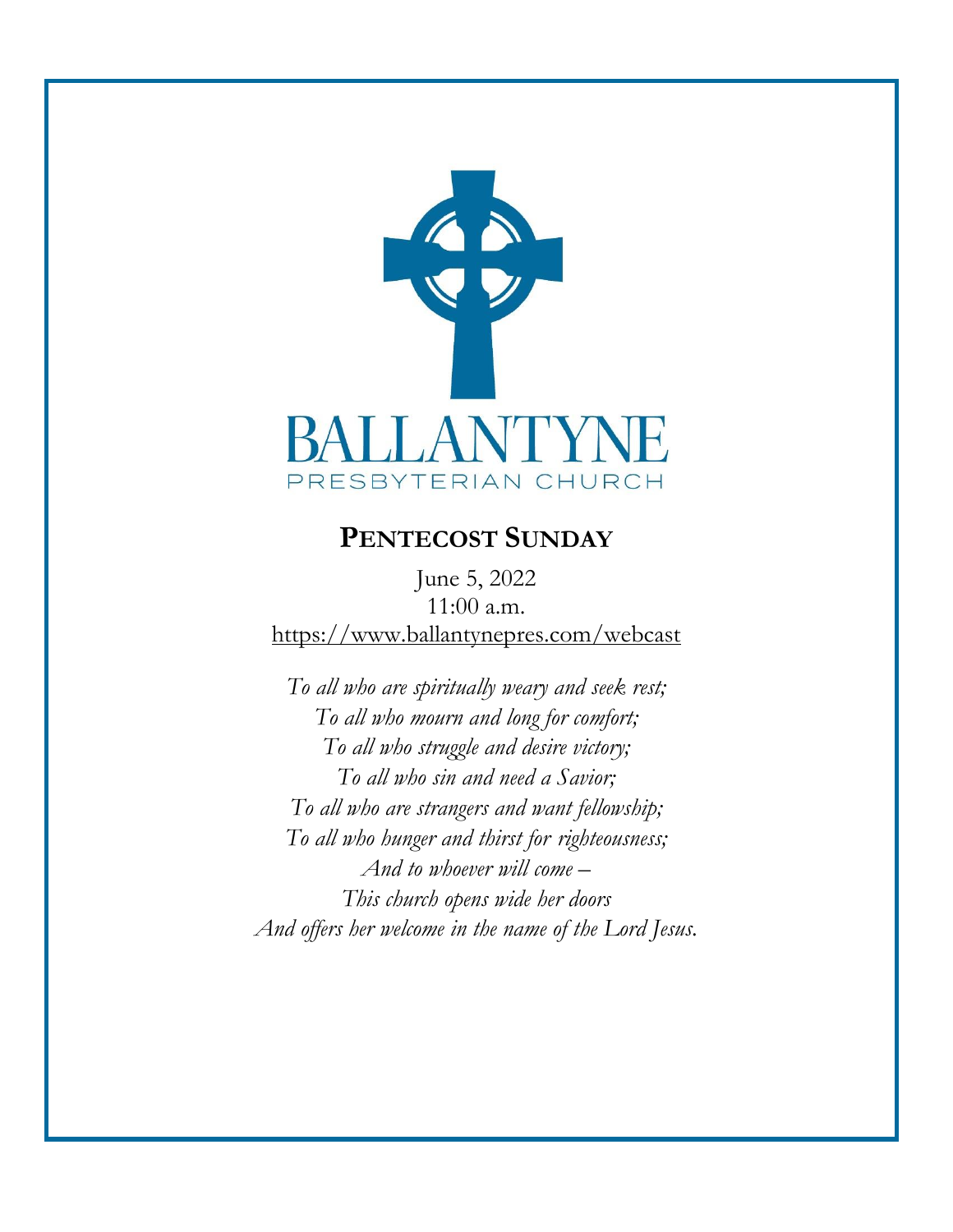#### **WELCOME AND ANNOUNCEMENTS**

#### **CHORAL INTROIT**

**God Be in My Head** D. G. Mason

*God be in my head and in my understanding, God be in my eyes and in my looking, God be in my mouth and in my speaking, God be in my heart and in my thinking, God be at mine end and at my departing.*

#### **\*RESPONSIVE CALL TO WORSHIP** *Acts 2:1-4*

Leader: When the day of Pentecost arrived, the disciples were all together in one place. And suddenly there came from heaven a sound like a mighty rushing wind, and it filled the entire house where they were sitting. And divided tongues as of fire appeared to them and rested on each one of them. And they were all filled with the Holy Spirit and began to speak in other tongues as the Spirit gave them utterance.

**All: Come Holy Spirit, and revive your Church today!**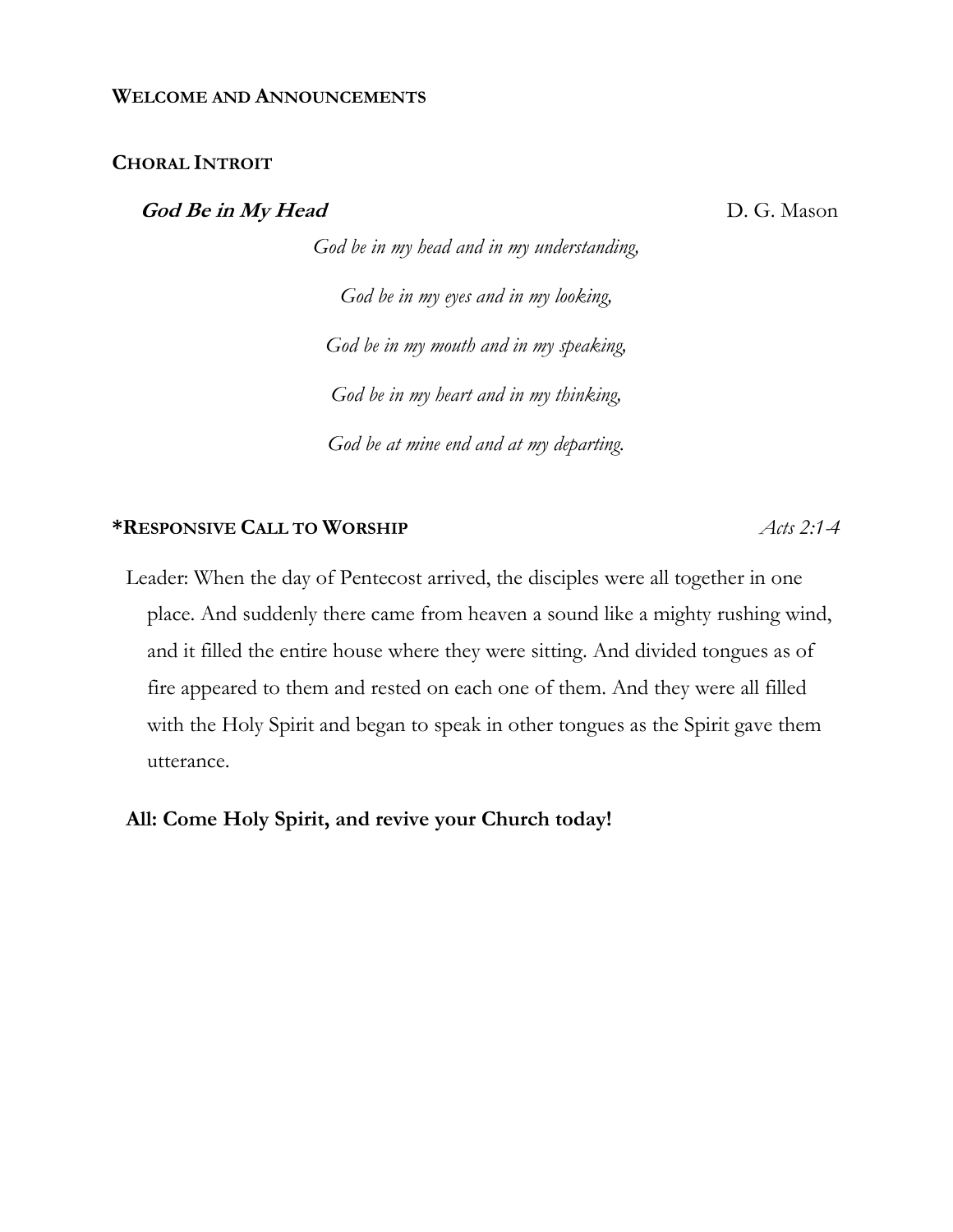

## **PRAYER OF ADORATION AND INVOCATION**

## **THE LORD'S PRAYER**

Our Father, who art in heaven, Hallowed be Thy name, Thy kingdom come, Thy will be done, on earth as it is in heaven. Give us this day our daily bread, and forgive us our debts as we forgive our debtors. And lead us not into temptation, but deliver us from evil. For thine is the kingdom, and the power, and the glory forever. Amen.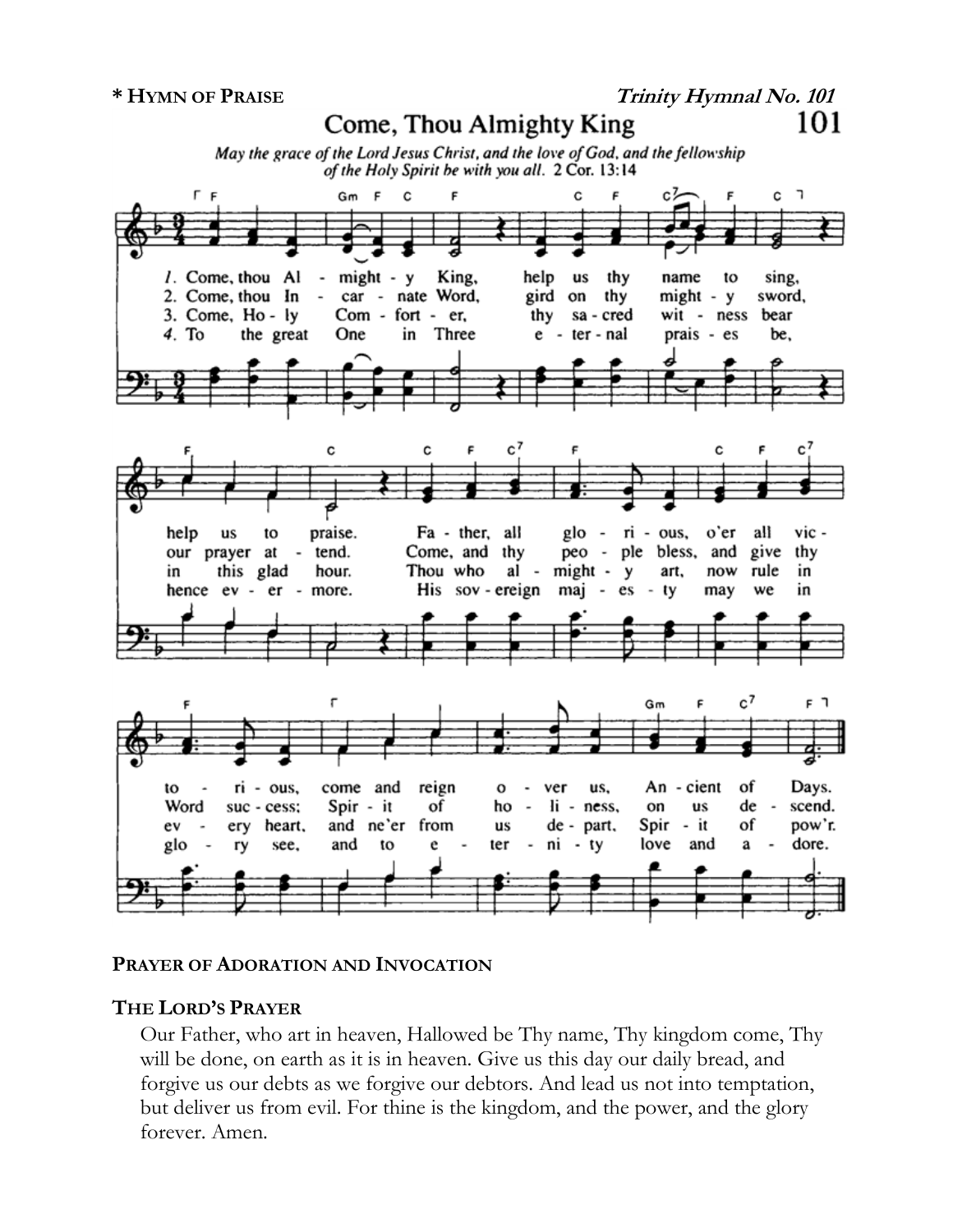Leader: O Lord our God, we acknowledge before your holy majesty that we are poor sinners, conceived and born in guilt and in corruption, prone to do evil.

## **All: We are unable on our own to do good. Because of our sin, we endlessly violate your holy commandments.**

Leader: But, Lord, with heartfelt sorrow we repent and turn away from all our offenses. We condemn ourselves and all our evil ways.

## **All: Have compassion on us, most gracious God, for the sake of your son Jesus Christ our Lord.**

Leader: Grant to us your grace, that we might do your will.

# **All: Accept us now through Jesus Christ. Remove our guilt and send to us your Holy Spirit.**

## **ASSURANCE OF PARDON** *1 John 2:1,2*

My little children, I am writing these things to you so that you may not sin. But if anyone does sin, we have an advocate with the Father, Jesus Christ the righteous. He is the propitiation for our sins, and not for ours only but also for the sins of the whole world.

## **CONGREGATIONAL RESPONSE IN SONG**

*This Day at Thy Creating Word (v. 2-3) Trinity Hymnal No. 394*

*This day the Lord for sinners slain in might victorious rose again: O Jesus, may we raised be from death of sin to life in thee!*

*This day the Holy Spirit came with fiery tongues of cloven flame: O Spirit, fill our hearts this day with grace to hear and grace to pray.*

# **OLD TESTAMENT READING**

Exodus 25:23-30, ESV page 66

# **THE CONFESSION OF FAITH:** The Nicene Creed

We believe in one God, the Father Almighty, Maker of heaven and earth, of all things visible and invisible.

And in one Lord Jesus Christ, the only-begotten Son of God, begotten of his Father before all worlds, God of God, Light of Light, very God of very God, begotten, not made, being of one substance with the Father; by whom all things were made; who for us and for our salvation came down from heaven, and was incarnate by the Holy Spirit of the virgin Mary, and was made man; and was crucified also for us under Pontius Pilate; he suffered and was buried; and the third day he rose again according to the Scriptures, and ascended into heaven and is seated at the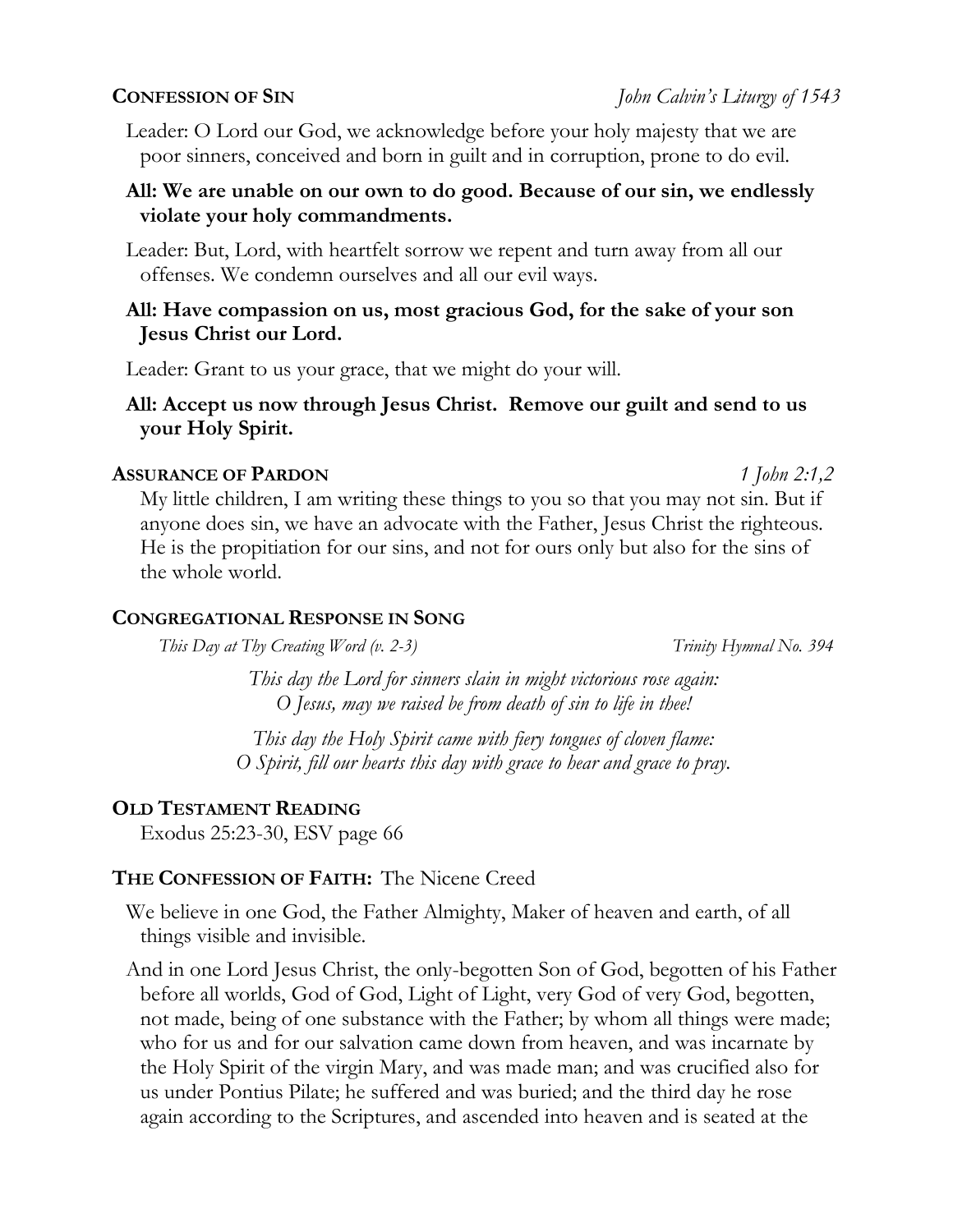right hand of the Father; and he shall come again, with glory, to judge both the living and the dead; whose kingdom shall have no end.

And we believe in the Holy Spirit, the Lord and giver of life, who proceeds from the Father and the Son; who with the Father and the Son together is worshiped and glorified; who spoke by the prophets; and we believe in one holy catholic and apostolic church; we acknowledge one baptism for the remission of sins; and we look for the resurrection of the dead, and the life of the world to come. Amen.

*Glory be to the Father, and to the Son, and to the Holy Ghost: As it was in the beginning, is now and ever shall be, world without end. Amen, Amen.*

### **THE PRAYER FOR CHURCH AND WORLD**

#### **COLLECTION OF TITHES AND OFFERINGS**

#### **CHORAL ANTHEM**

#### **And the Father Will Dance** Mark Hayes

*And the Father will dance over you in joy! He will take delight in whom he loves. Is that a choir I hear singing the praises of God? No, the Lord God Himself is exulting o'er you in song! And He will joy over you in song!*

*My soul will make its boast in God, For He has answered all my cries. His faithfulness to me is as sure as the dawn of a new day.*

*Awake, my soul! Let my spirit rejoice in God!*

*Sing, O daughter of Zion, with all of your heart! Cast away fear for you have been restored! Put on the garment of praise as on a festival day, Join with the Father in glorious, jubilant song.*

*And He will joy over you in song! And the father will dance over you in joy! He will take delight in whom He loves! Is that a choir I hear singing the praises of God? No, the Lord God Himself is exulting o'er you in song!*

**THE GLORIA PATRI** *Trinity Hymnal No. 734*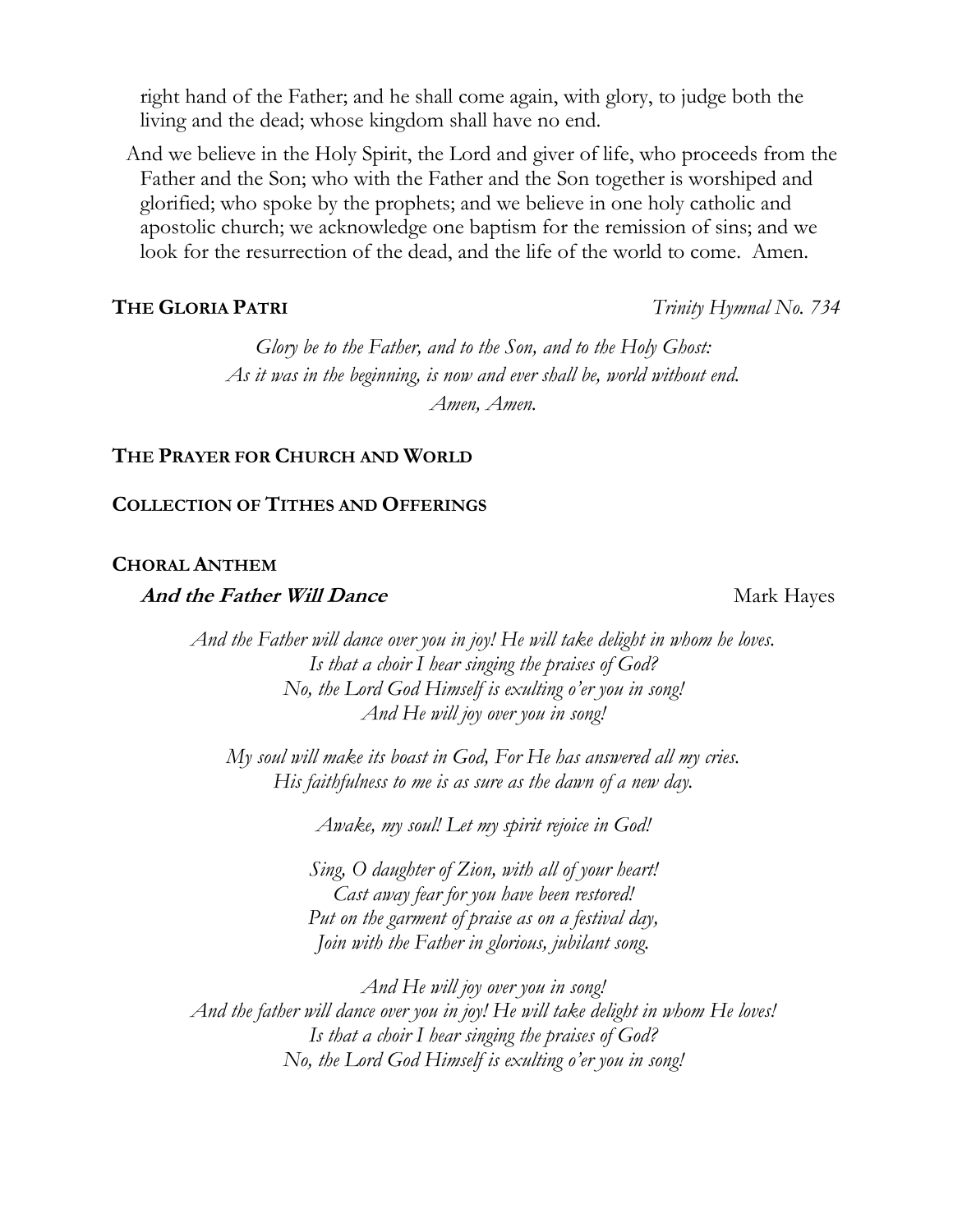

### **THE PREACHED WORD OF GOD** Dr. Mantle Nance

Luke 5:27-32, ESV page 861 "He Still Eats With Sinners"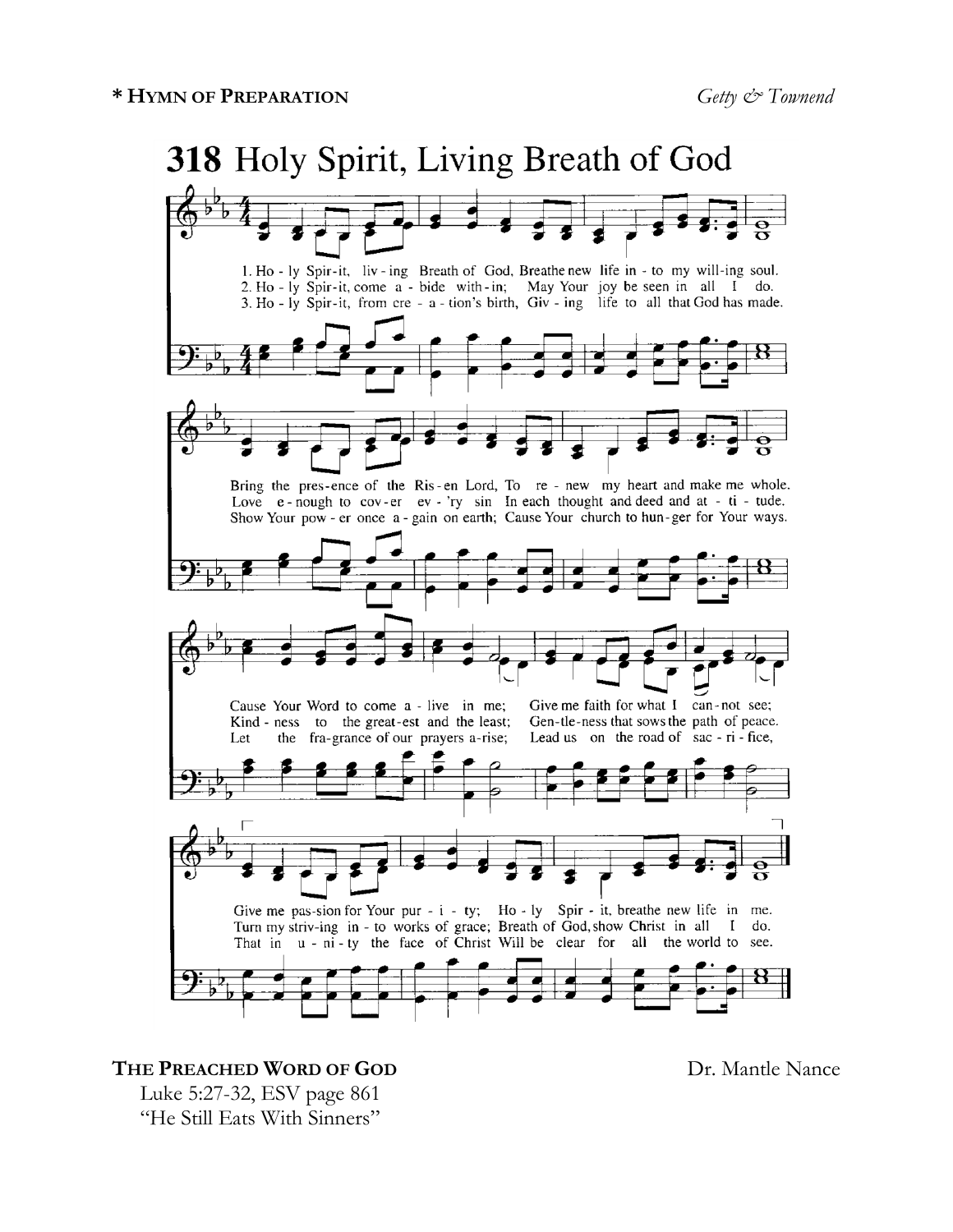#### **COMMUNION**

*When communion is observed, please note that the outer ring of the plate contains grape juice, and the inner rings contain wine. These elements commemorate the blood of Christ.*

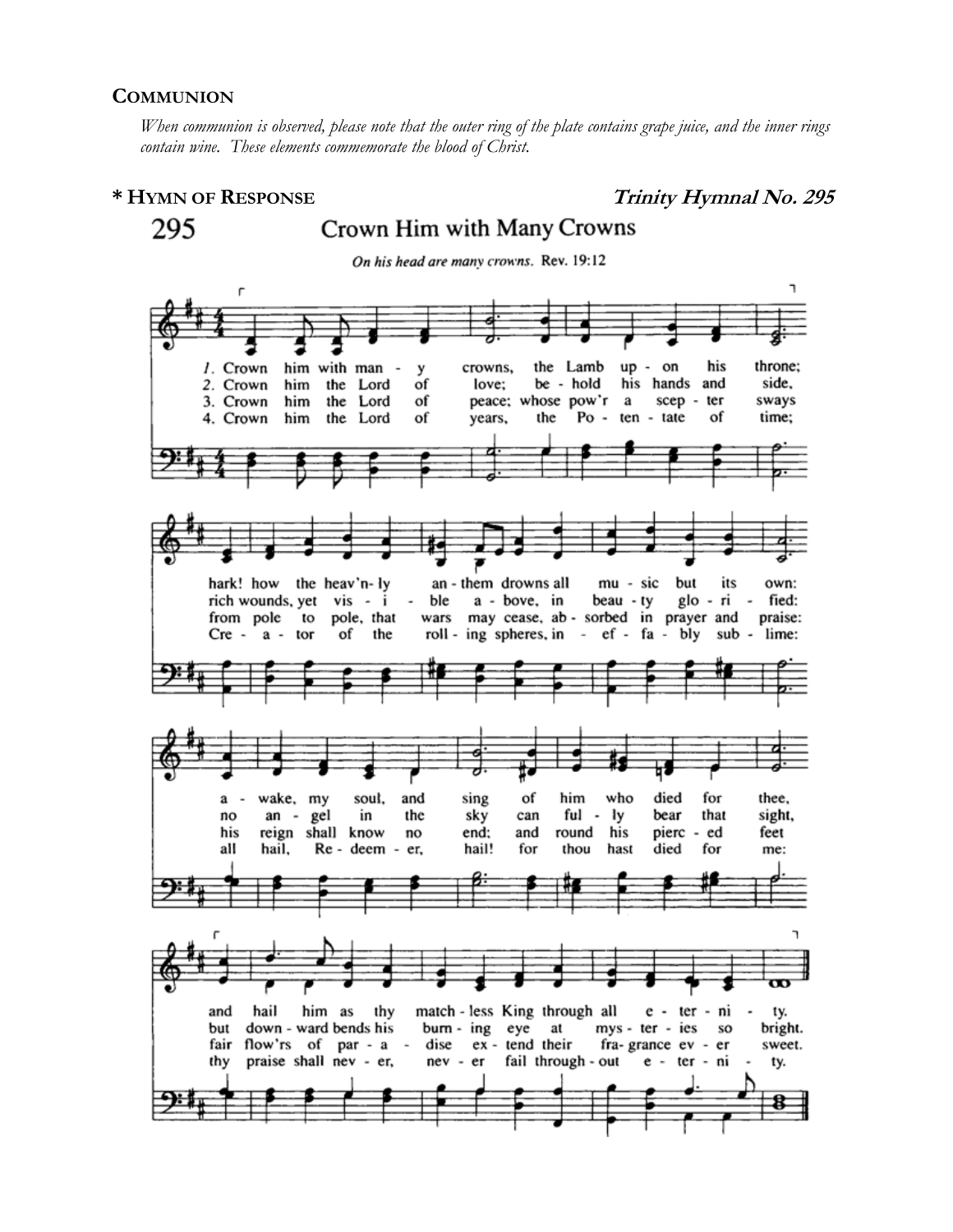## **\* BENEDICTION**

**\* DOXOLOGY** *Trinity Hymnal No. 731 Praise God from whom all blessings flow; Praise him, all creatures here below: Praise him above, ye heavenly host; Praise Father, Son, and Holy Ghost: Amen*

*\* Congregation Standing*

CCLI License #3061564 Public Domain

### **TITHES AND OFFERINGS**

Offering plates will be passed during morning worship. Below are additional ways to give:

*\_\_\_\_\_\_\_\_\_\_\_\_\_\_\_\_\_\_\_\_\_\_\_\_\_\_\_\_\_\_\_\_\_\_\_\_\_\_\_\_\_\_\_\_\_\_\_\_\_\_\_\_\_\_\_\_\_\_\_\_\_\_\_\_\_\_\_\_\_\_\_\_\_\_\_\_\_\_\_\_\_\_\_\_\_\_\_\_\_\_\_\_\_\_\_\_\_\_\_\_\_\_\_\_*

**ONLINE:** http://www.ballantynepres.com/giving/

**MAIL:** Please mail any tithes and offering checks (no cash) to the treasurer's home address and he will ensure the funds are deposited into the church's account: Matt Spear BPC Treasurer, 1722 Tanglebriar Court, Weddington, NC 28104

## **THIS SUNDAY AT BPC**

|             | 9:00 a.m. Adult Choir rehearsal -contact Dr. Catie Jackson for more<br>information about choir.                                                                                                                                                                                                             |
|-------------|-------------------------------------------------------------------------------------------------------------------------------------------------------------------------------------------------------------------------------------------------------------------------------------------------------------|
| $9:45$ a.m. | <b>Children's and Youth</b> begin Sunday school hour in the choir room                                                                                                                                                                                                                                      |
| $9:45$ a.m. | <b>Sunday School</b> for ages 3 to adult, nursery available as needed                                                                                                                                                                                                                                       |
|             | Adult Sunday School topic: "Jesus loves the church and so should<br>you!: Biblical directions for loving and serving the body of Christ".<br>Please join us as the elders lead this important study concerning the<br>love Christ has for the church and how we can emulate Him in our love<br>and service. |
|             | 11:00 a.m. Morning Worship – In Person and Live Streamed<br>https://www.ballantynepres.com/webcast                                                                                                                                                                                                          |
|             | 6:00 p.m. Evening Worship - In Person and Live Streamed                                                                                                                                                                                                                                                     |

<https://www.ballantynepres.com/webcast>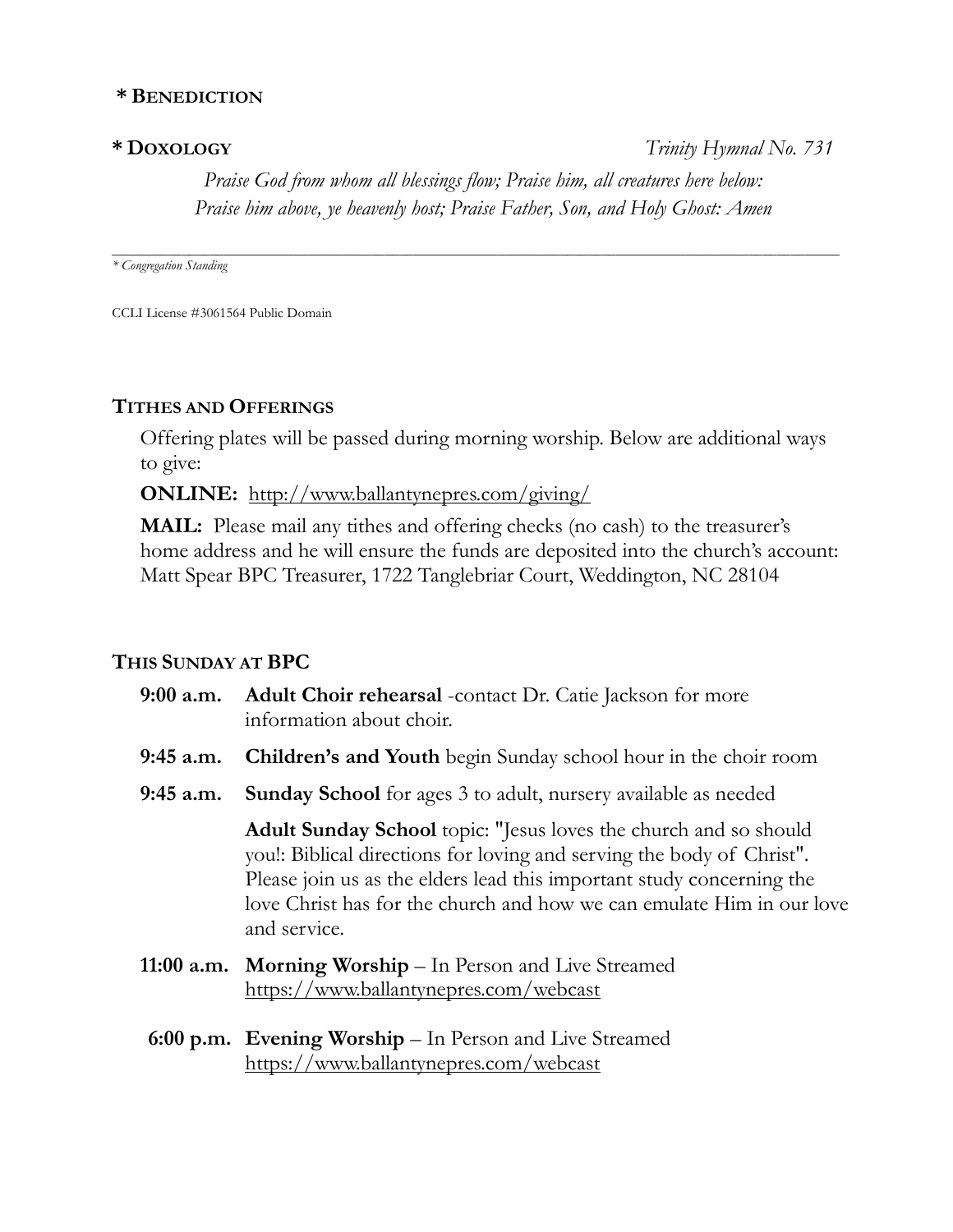# **THIS WEEK**

# **Tuesday Night 7 p.m. YOUNG ADULTS meet at Kennedy's**

Michael Moon leads our group on the first and third Tuesdays of each month.

# **Wednesday Night 6:30 p.m. PRAYER MEETING In Person & via Zoom**

Dr. Nance leads with a devotional and then we will pray together on a Zoom call hosted by Michael Moon. \*\*The ZOOM meeting password is the same as the Prayer List password\*\* https://zoom.us/j/97617806601

# **Wednesday Night 6:30 p.m. YOUTH GROUP at BPC**

This semester the Youth Group will be going through the book of James as we think through what faith in action looks like. Please join us on Wednesdays at 6:30pm for dinner and a lesson.

# **Friday Morning 7 a.m. MEN'S BIBLE STUDY - In Person**

Keith Kowadlo leads Men's Bible Study, which meets at church at 7 a.m.

# **UPCOMING EVENTS**

# **Haiti Missions' Trip Update**

On June 12th during Sunday School, Dennis and Joanne Kachmarsky will be presenting on their recent mission trip to Haiti and the Gospel church plant ministry they are deeply committed to there. We hope you will join us to learn about the Haitian culture and how our Lord is working in Haiti through this Gospel ministry.

# **Sunday School Summer Break**

We will break for the summer from June  $19<sup>th</sup>$  through August  $7<sup>th</sup>$ , resuming on August  $14<sup>th</sup>$ , giving the teachers a much needed break.

# **SAVE THE DATES**

| June 7      | Young Adults meet at Kennedy's, 7 p.m.                                       |
|-------------|------------------------------------------------------------------------------|
| June 10     | Youth "Guys" Movie Night, 6-9 p.m. at the Ball's house                       |
| June 12     | No Choir Rehearsal                                                           |
| June 12     | Sunday School - update on Haiti Mission from Dennis and Joanne<br>Kachmarsky |
|             | <b>Jun 19 - Aug 7</b> No Sunday School                                       |
|             |                                                                              |
| July 20     | Geneva College New Song Concert at BPC                                       |
| Sept. 16-17 | Men's Retreat at Bonclarken                                                  |
| Nov. 4-5    | Women's Retreat at Bonclarken                                                |

# **CHURCH FINANCIAL UPDATE**

| 3/31/21            | Actual    | <b>Budget</b> | Variance |
|--------------------|-----------|---------------|----------|
| Income-Gifts       | \$100,806 | \$84,749      | \$16,057 |
| Expenses           | \$80,893  | \$84,749      | \$3,856  |
| Net Income-Deficit | \$19,913  | $\$0$         | \$19,913 |